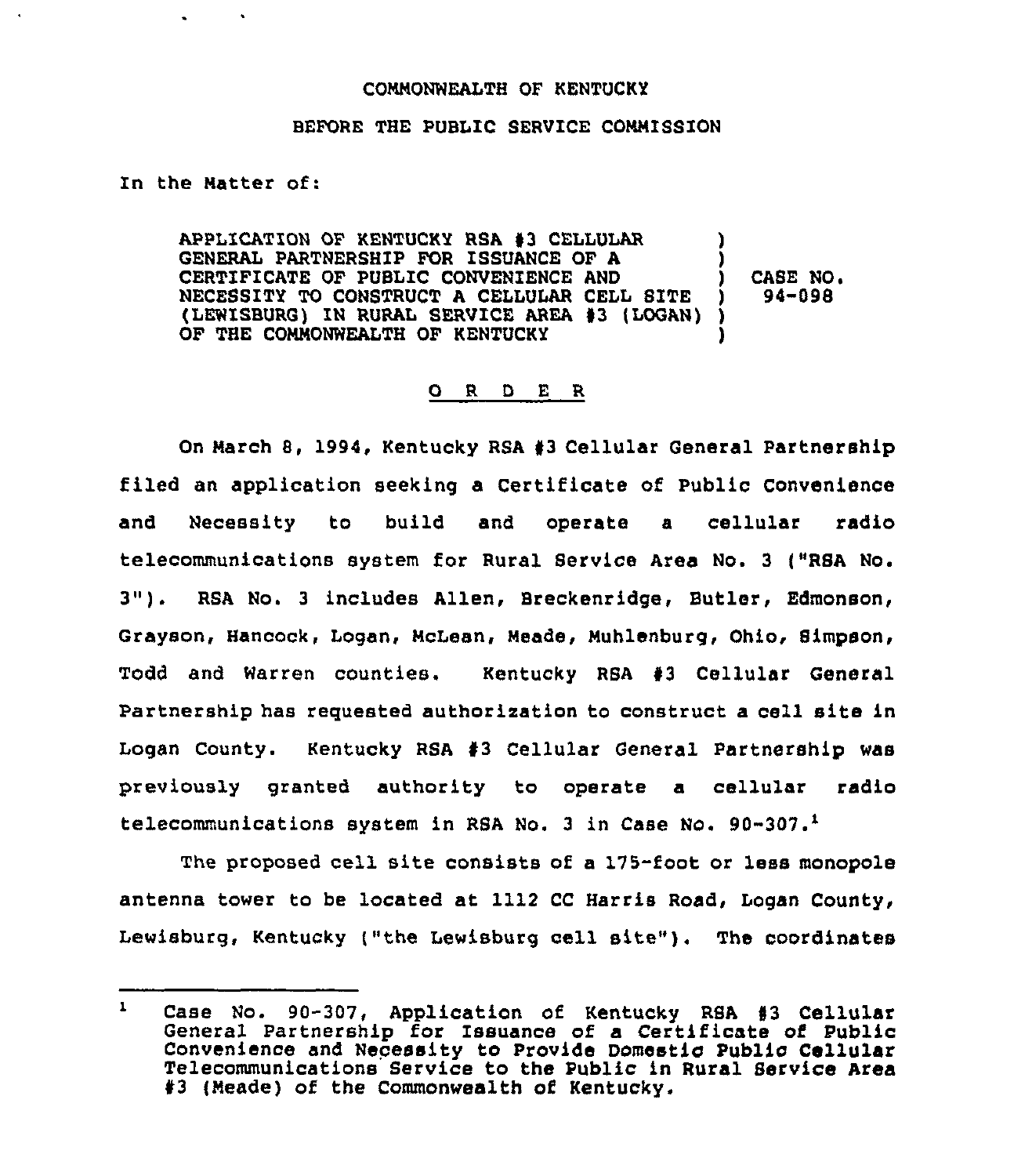for the Lewisburg cell site are North Latitude 37° 03' 34" by West Longitude  $87°$  01' 51".

provided a bank

Kentucky RSA 93 Cellular General Partnership has provided information regarding the struoture of the tower, safety measures, and antenna design criteria for the Lewisburg cell site. Based upon the application, the design of the tower and foundation appears to meet the criteria of the Building Officials and Code Administrators International, Inc. National Building Code with reference to earthquakes, winds, and tornadoes.

Pursuant to KRS 100.324(1), the Lewisburg cell site's construction is exempt from local soning ordinances, Approval from the Pederal Aviation Administration and the Kentucky Airport Soning Commission for the Lewisburg cell site is not required, as the monopole height is less than 200 feet.

Kentucky RSA #3 Cellular General Partnership has filed notices verifying that each property owner or resident within 500 feet of the Lewisburg cell site has been notified of the pending construction. The notice solicited any comments and informed the property owners or residents of their right to intervene. On April 4, 1994, a protest letter was received from Shirley Rice. On April 7, 1994, the Commission informed Ns. Rice of the intervention procedure. To date, no intervention requests have been received.

Pursuant to KRS 27S.280, the Commission is required to determine proper practices to be observed when it finds, upon complaint or on its own motion, that the facilities of any utility subject to its jurisdiction are unreasonable, unsafe, improper, or

$$
-2 -
$$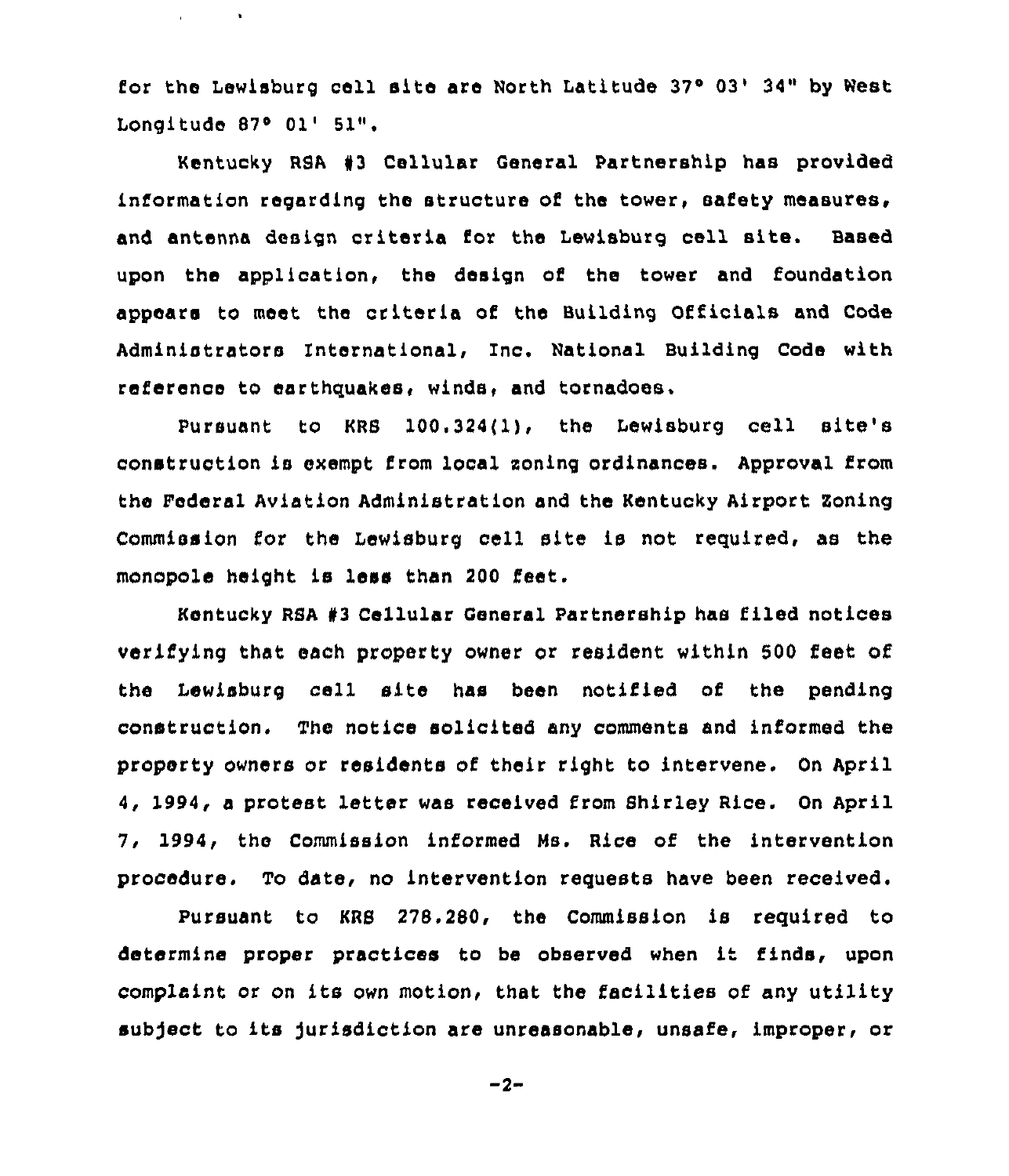insufficient. To assist the Commission in its efforts to comply with this mandate, Kentucky RSA #3 Cellular General Partnership should notify the Commission if it does not use this antenna tower to provide cellular radio telecommunications services in the manner set out in its application and this Order. Upon receipt of such notice, the Commission may, on its own motion, institute proceedings to consider the proper practices, including removal of the unused antenna tower, which should be observed by Kentucky RSA #3 Cellular General Partnership.

The Commission, having considered the evidence of record and being otherwise sufficiently advised, finds that Kentucky RSA 43 Cellular General Partnership should be granted a Certificate of Public Convenience and Necessity to construct and operate the Lewisburg cell site in RSA No, <sup>3</sup> under its previously approved tariff.

IT IS THEREFORE ORDERED that:

1. Kentucky RSA #3 Cellular General Partnership be and it hereby is granted a Certificate of Public Convenience and Necessity to construct and operate the Lewisburg cell site.

2. Kentucky RSA #3 Cellular General Partnership shall immediately notify the Commission in writing, if, after the antenna tower is built and utility service is commenced, the tower is not used for a period of <sup>3</sup> months in the manner authorized by this Order.

-3-